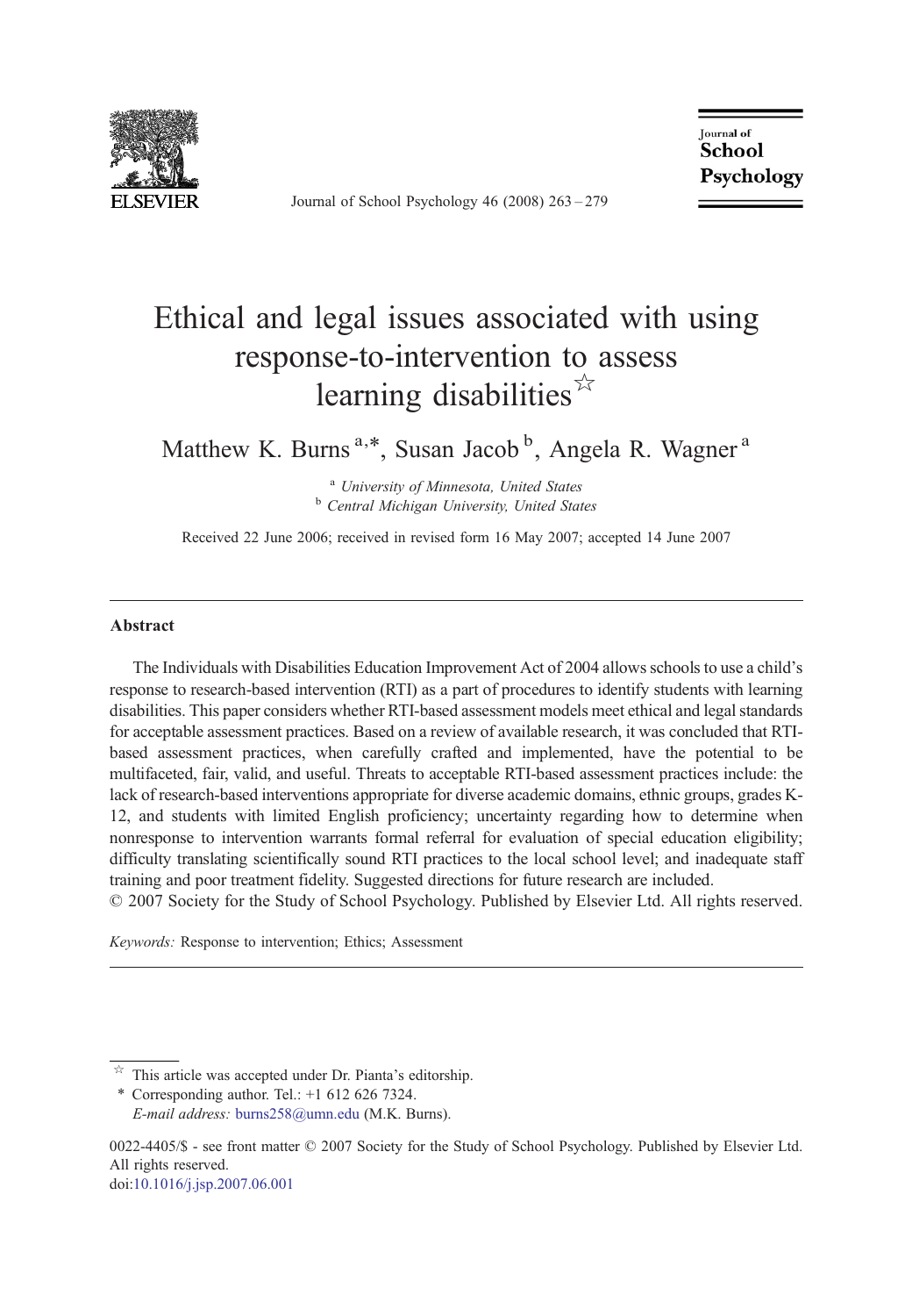### Ethical and legal issues associated with using response-to-intervention to assess learning disabilities

In the 2004 amendments to the Individual's With Disabilities Education Act (IDEA) Congress responded to long-standing criticisms of the IQ-achievement discrepancy model for identifying children with specific learning disabilities. Although the definition of specific learning disability remains unchanged, the law now states that local educational agencies (LEAs):

… shall not be required to take into consideration whether a child has a severe discrepancy between achievement and intellectual ability in oral expression, listening comprehension, written expression, basic reading skill, reading comprehension, mathematical calculation, or mathematical reasoning. (Pub. L. No. 108–446 § 614 [b][6][A]).

The law goes on to say that an LEA "may use a process that determines if the child responds to scientific, research-based intervention as a part of the evaluation procedures" (Pub. L. No.  $108-446 \& 614$  [b][6][A];  $\& 614$  [b][2  $\& 3$ ]). Thus, under IDEA schools may use a response-tointervention (RTI) model as part of the process of identifying students as LD and subsequently eligible for special education services. Moreover, IDEA also allows school districts to use up to 15% of their federal special education funds each year to develop and implement coordinated early intervening services. These services are for students in all grades who require additional academic and behavior support to be successful in general education, but who have not been identified as needing special education and related services (Pub. L. No. 108–446, § 613 [f]).

The RTI process generally involves providing effective instruction for students within general education, monitoring student progress, providing different or more intense services for children who do not demonstrate adequate progress, again monitoring progress, and those who still do not respond adequately will either qualify for special education services or for a special education eligibility evaluation ([Fuchs, Mock, Morgan, & Young, 2003\)](#page--1-0). Special education attorneys encourage schools to consult the professional literature as well as law for operational definitions of RTI terms [\(Alexander, 2006](#page--1-0)), and to locate exemplary procedural protocols for using RTI in the LD eligibility decision making process (e.g., [Batsche et al.,](#page--1-0) [2005; Reschly, Hosp, & Schmied, 2003\)](#page--1-0). Schools that adopt clear definitions of RTI terms, along with carefully crafted policies and procedural protocols for implementation of RTI, are more likely to make LD eligibility decisions that benefit children and withstand court challenges. However, many essential aspects of RTI remain vaguely defined in the literature ([Burns & Ysseldyke, 2005](#page--1-0)). Therefore, the goal of this paper is to evaluate the ethical and legal issues associated with the use of RTI as an LD diagnostic approach including ethical and legal obligations with regard to parent involvement and consent, and development and implementation of RTI protocols that are likely to both benefit children and withstand court challenges. Finally, challenges for the profession and areas for future research are identified.

### Legally defensible practices for interventions

As noted above, under [IDEA, 2004](#page--1-0) schools may now use a process that determines if the child responds to scientific, research-based interventions as a part of the evaluation